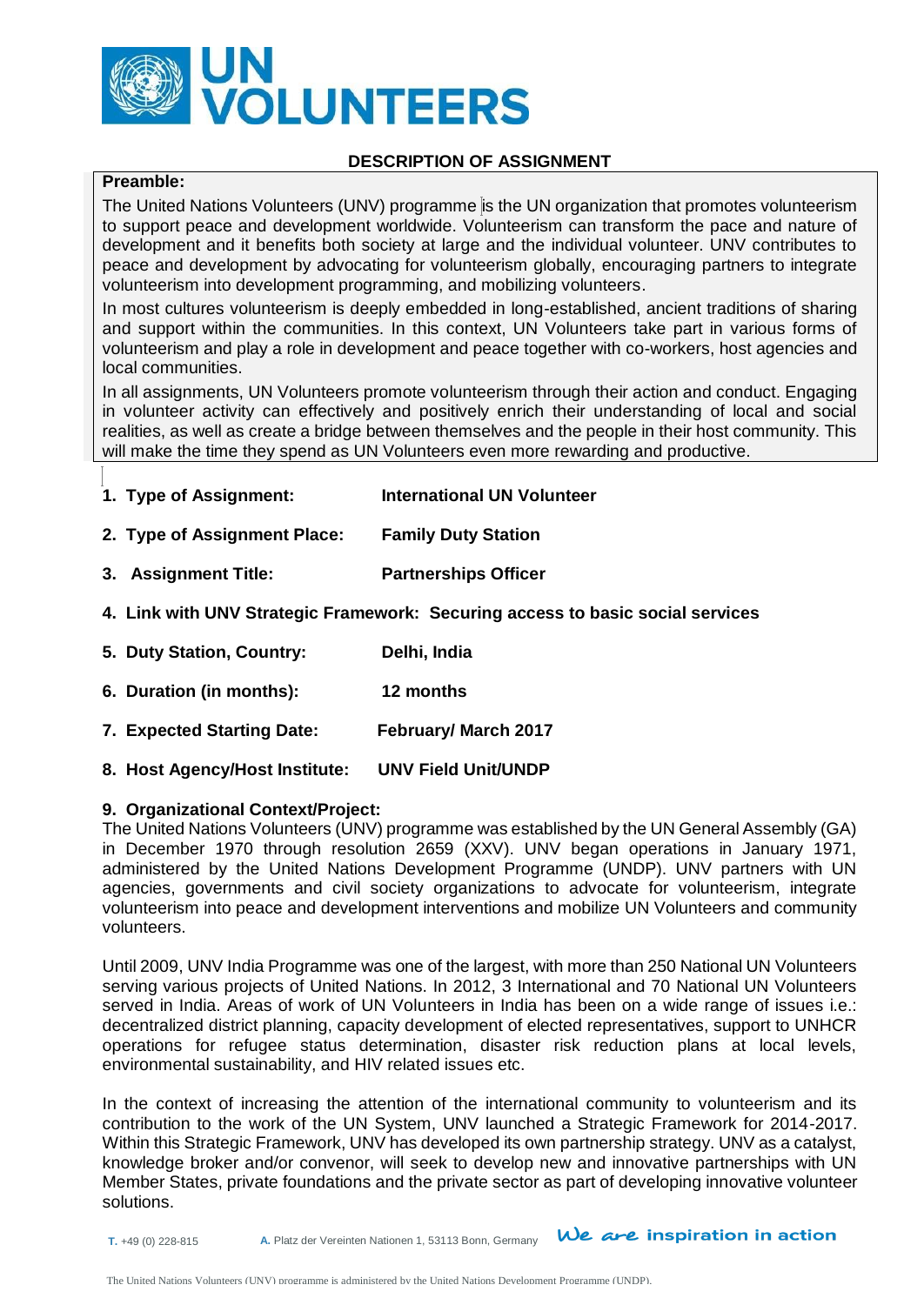

### **10. Description of tasks:**

Under the direct supervision of Programme Analyst, UNV/UNDP*,* the UN Volunteer Partnerships Officer will undertake the following tasks:

- Lead the development and implementation of a partnership strategy for the UNV field unit India, in particular with private sector and civil society organizations and other key development partners, identifying partnership opportunities and proposing ideas for partnership building, interacting with a wide range of stakeholders.
- Conduct research on the major stakeholders in the Indian Voluntary sector
- Assist in identifying partners for implementing the UNV field units projects on providing basic social services to persons with disabilities and strengthening the national youth volunteering infrastructure
- Support the establishment, coordination and management of a new UNV local volunteer network in India.
- Prepare advocacy materials and hold events for UNV India to support negotiations for increasing the number of partners.
- Assist in organizing meetings, policy dialogues and other events such as International Youth Day and International Volunteer Day

Furthermore, UN Volunteers are required to:

- Strengthen their knowledge and understanding of the concept of volunteerism by reading relevant UNV and external publications and take active part in UNV activities (for instance in events that mark International Volunteer Day);
- Be acquainted with and build on traditional and/or local forms of volunteerism in the host country;
- Reflect on the type and quality of voluntary action that they are undertaking, including participation in ongoing reflection activities;
- Contribute articles/write-ups on field experiences and submit them for UNV publications/websites, newsletters, press releases, etc.;
- Assist with the UNV Buddy Programme for newly-arrived UN Volunteers;
- Promote or advise local groups in the use of online volunteering, or encourage relevant local individuals and organizations to use the UNV Online Volunteering service whenever technically possible.

## **11. Results/Expected Outputs:**

- Partnership strategy developed and constructive interactions with development partners undertaken
- UNV India's number of collaborations increased and programmatic profile diversified
- Knowledge and evidence of volunteerism's contribution to development gathered and shared with partners
- Local volunteer network in India established
- The development of capacity through coaching, mentoring and formal on-the-job training, when working with (including supervising) national staff or (non-) governmental counterparts, including Implementing Partners (IPs);
- Age, Gender and Diversity (AGD) perspective is systematically applied, integrated and documented in all activities throughout the assignment
- A final statement of achievements towards volunteerism for development during the assignment, such as reporting on the number of volunteers mobilized, activities participated in and capacities developed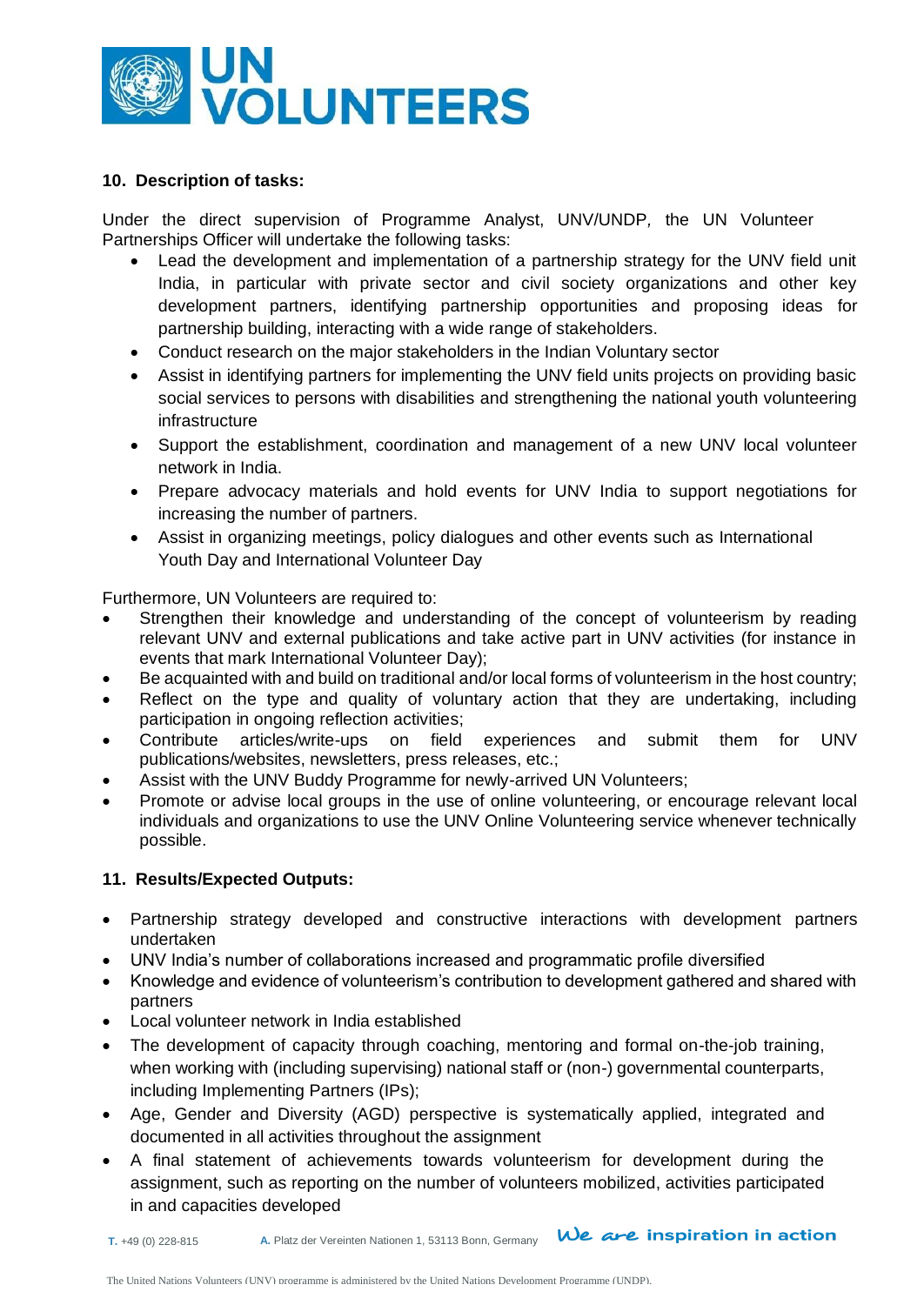

### **12. Qualifications/Requirements (including competencies, values and skills):**

#### **A) Qualifications, skills, experience:**

**Degree level:** Master's degree

**Type of Degree**: Master in business administration, international relations or related field

**Years of work experience:** At least 2 years of of relevant professional experience

**Language:** Fluency in spoken and written English

#### **Driving license required:** No

**Computer skills:** Ability to use standard computer applications (i.e. Word, Excel, PowerPoint, Outlook)

#### **Other skills/experience and qualifications:**

- Good knowledge in social research methods
- Good knowledge and practical experience in multi-stakeholder cooperation and development policy in general. Developing country work and/or field experience is an asset.
- Experience in the facilitation and organization of events and meetings desired
- Good skills in interpersonal relations, networking, and communication (report writing, creating advocacy materials, etc.)
- Ability to work in a multi- cultural, multi-ethnic environment with sensitivity and respect

## **B) Competencies and values:**

- Integrity and professionalism: demonstrated expertise in area of specialty and ability to apply good judgment; high degree of autonomy, personal initiative and ability to take ownership; willingness to accept wide responsibilities and ability to work independently under established procedures in a politically sensitive environment, while exercising discretion, impartiality and neutrality; ability to manage information objectively, accurately and confidentially; responsive and client-oriented.
- Accountability: mature and responsible; ability to operate in compliance with organizational rules and regulations.
- Commitment to continuous learning: initiative and willingness to learn new skills and stay abreast of new developments in area of expertise; ability to adapt to changes in work environment.
- Planning and organizing: effective organizational and problem-solving skills and ability to manage a large volume of work in an efficient and timely manner; ability to establish priorities and to plan, coordinate and monitor (own) work; ability to work under pressure, with conflicting deadlines, and to handle multiple concurrent projects/activities.
- Teamwork and respect for diversity: ability to operate effectively across organizational boundaries; ability to establish and maintain effective partnerships and harmonious working relations in a multi-cultural, multi-ethnic environment with sensitivity and respect for diversity and gender;
- Communication: proven interpersonal skills; good spoken and written communication skills, including ability to prepare clear and concise reports; ability to conduct presentations, articulate options and positions concisely; ability to make and defend recommendations; ability to communicate and empathize with staff (including national staff), military personnel, volunteers,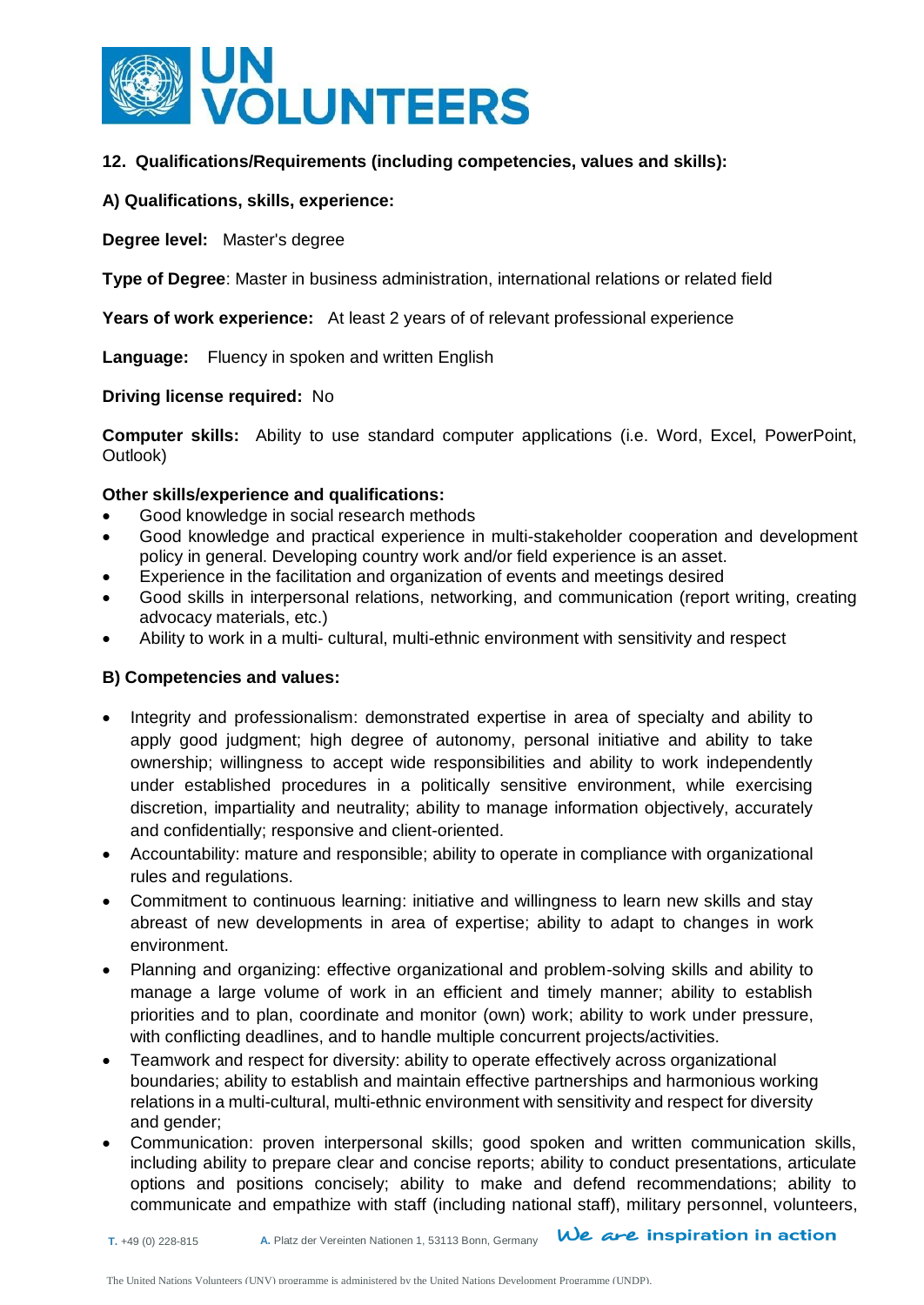

counterparts and local interlocutors coming from very diverse backgrounds; ability to maintain composure and remain helpful towards the staff, but objective, without showing personal interest; capacity to transfer information and knowledge to a wide range of different target groups;

- Flexibility, adaptability, and ability and willingness to operate independently in austere, remote and potentially hazardous environments for protracted periods, involving physical hardship and little comfort, and including possible extensive travel within the area of operations; willingness to transfer to other duty stations within area of operations as may be necessary;
- Genuine commitment towards the principles of voluntary engagement, which includes solidarity, compassion, reciprocity and self-reliance; and commitment towards the UN core values.

## **13. Living Conditions:**

New Delhi and the surrounding National Capital Region is a large and bustling metropolis of approx. 14 million people undergoing rapid changes. The capital city is an administrative, cultural and commercial center with modern amenities and well connected by air. Part of Delhi's charm is undoubtedly derived from the city's multicultural and multi-ethnic flair. Even more so than in other Indian metropolises, the urbanites living in Delhi reflect the country's population in all its diversity. This is, of course, partly due to New Delhi's status as India's national capital and the seat of its central government. There are representatives from all administrative and ethnic groups of this vast country living in Delhi. As a result, one can hear hundreds of languages on the streets while living in Delhi. The two dominant languages are Hindi and English, but nearly every other Indian language is spoken as well, even if only in one of the smaller communities living in Delhi. Punjabi and Urdu have official second language status in the capital region. Hinduism is the dominant religion, but there is a significant Muslim minority. Smaller Christian, Sikh, and Jain communities, as well as other religious minorities, are also present.

It is a safe place with large expatriate community drawn from embassies, UN agencies, MNCs and foreign businesses. It has short moderate winter and long hot summer.

## **14. Conditions of Service for international UN Volunteers:**

The duration of your assignment is 12 months.

A volunteer receives a Volunteer Living Allowance (VLA) which is composed of the Monthly Living Allowance (MLA) and a Family Allowance (FA) for those with dependents (maximum three).

The Volunteer Living Allowance (VLA) is paid at the end of each month to cover housing, utilities, transportation, communications and other basic needs. The VLA can be computed by applying the Post-Adjustment Multiplier (PAM) to the VLA base rate of US\$ 1,571. The VLA base rate is a global rate across the world, while the PAM is duty station/country-specific and fluctuates on a monthly basis according to the cost of living. This method ensures that international UN Volunteers have comparable purchasing power at all duty stations irrespective of varying costs of living. The PAM is established by the International Civil Service Commission (ICSC) and is published at the beginning of every month on the ICSC website [\(http://icsc.un.org\)](http://icsc.un.org/). For example, if the PAM for the current month is 54.6%, then the VLA for that month will be (US\$ 1,571 x 54,6 /100) + 1,571= US\$ 2,429. Moreover, a Family Allowance (FA) is added in accordance with the number of recognized dependents: US\$ 250 if the UN Volunteer has 1 recognized dependent, and US\$ 450 if the UN Volunteer has 2 or more recognized dependents. Accordingly the VLA will be US\$ 2,429 for a volunteer without dependent; US\$ 2.679 for a volunteer with one recognized dependent and UD\$ 2,879 for a volunteer with two or more recognized dependents.